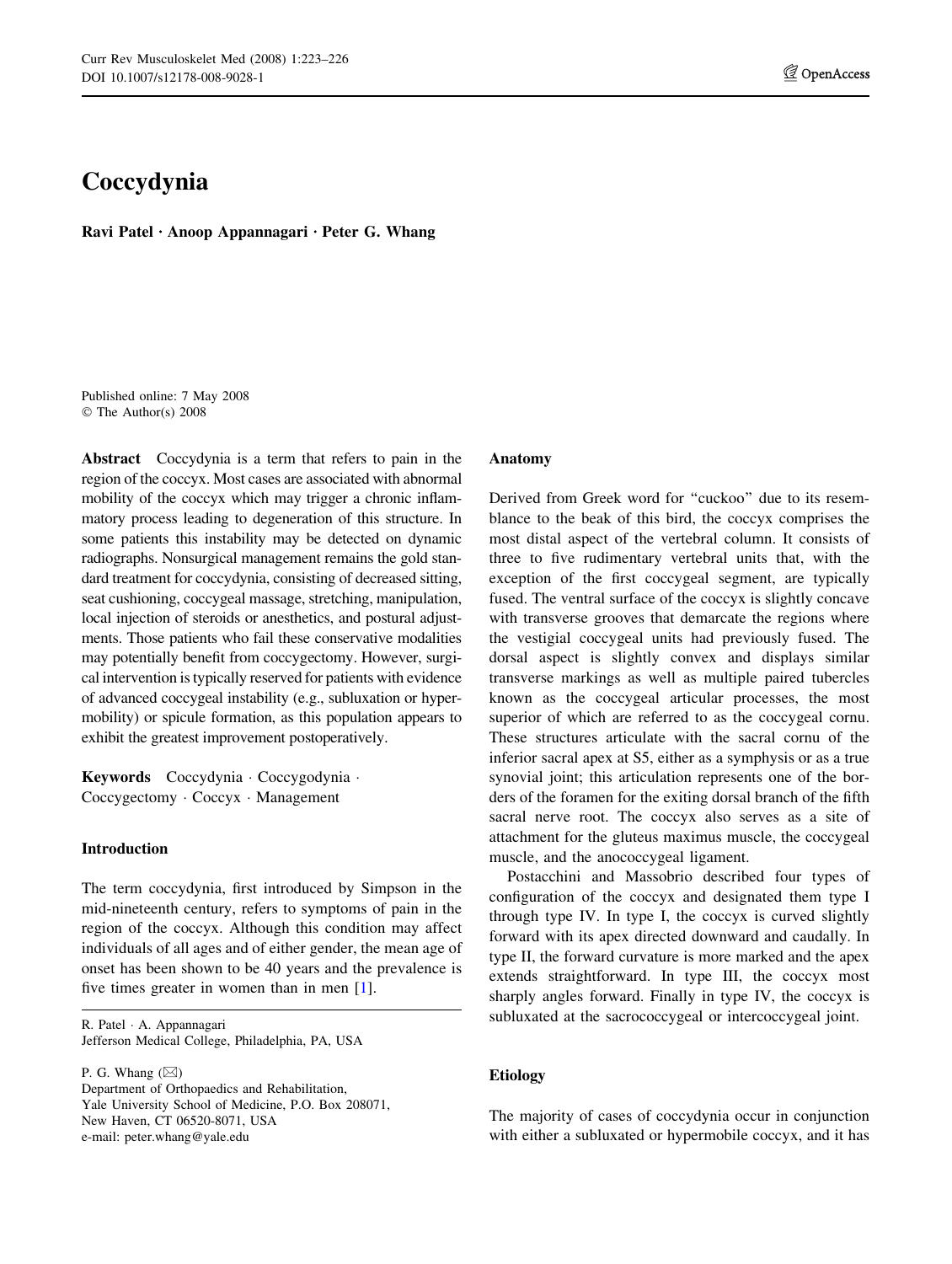been proposed that this pathologic instability may give rise to chronic inflammatory changes. Many of these patients will report a history of an antecedent traumatic event, which has been shown to be associated with coccygeal instability, particularly posterior subluxation [\[2](#page-3-0)]. However, a study conducted by Maigne et al. has suggested that only a traumatic event occurring within 1 month of onset is significant in increasing the risk of instability and subsequent coccydynia [[1](#page-3-0), [2](#page-3-0)]. They demonstrated that the proportion of patients who develop instability following a traumatic event before 1 month of onset is nearly equal to the proportion who develop instability without a history of trauma (55 and 53%, respectively) [[2\]](#page-3-0) By contrast, the instability rate was found to be 77.1% when the traumatic event was less than a month previously [\[2](#page-3-0)].

Body mass index (BMI) appears to influence the prevalence of coccydynia, as obesity is three times more common in patients with coccydynia than in the normal population [[1\]](#page-3-0). In addition, the coccygeal lesion pattern observed in obese, normal-weight, and thin coccydynia patients markedly differs. Obese patients have mainly posterior subluxation, normal-weight patients have mainly hypermobility or radiographically normal coccyges, and thin patients have mainly anterior subluxation and spicules [\[2](#page-3-0)]. These findings suggest the following explanation. The coccyx of a leaner patient normally rotates during sitting so that the coccyx is in an optimal position to absorb the forces that are generated during this activity. As the BMI increases, the degree of pelvic rotation with sitting is reduced and the angle of incidence is increased. Consequently, the coccyx in obese patients is more susceptible to sudden elevations in intrapelvic pressure that occur with a fall and repeated sitting down. This increased exposure to

Fig. 1 Lateral radiograph (a) and sagittal CT reconstruction (b) demonstrating a fractured coccyx in a patient who was diagnosed with coccydynia following a ground-level fall 6 months earlier

pressure places the coccyx at an increased risk of posterior subluxation, which as mentioned previously is the typical post-traumatic lesion [[2\]](#page-3-0). Normal and below-normal weight patients are more likely to develop coccydynia consequent to lesion patterns other than posterior subluxation as their coccyges rotate in a more optimal fashion to lessen forces from falls and sitting [\[2](#page-3-0)].

The coccygeal configuration also appears to influence prevalence and causative lesion. Types II, III, and IV are more prone to become painful than those with type I [\[3](#page-3-0)]. Anterior subluxation is a rare lesion and tends to occur in type III and type IV patterns. Posterior subluxation is more common in the straighter type I configuration [[2\]](#page-3-0).

Coccydynia may be observed in subjects with radiographically normal coccygeal motion. In these cases, symptoms may arise secondary to tumor, infection, bursitis of the coccygeal adventitia, or post-traumatic arthritis of the sacrococcygeal joint (Fig. 1) [\[4](#page-3-0)]. Idiopathic coccydynia has been described in the absence of any obvious pathologic changes involving the coccyx, although this is considered a diagnosis of exclusion; in these patients the pain may actually result from spasticity or other abnormalities affecting the musculature of the pelvic floor.

# Clinical evaluation

#### Signs and symptoms

Patients with coccydynia most often present with complaints of pain in and around the coccyx without significant low back pain or pain radiation or referral [[1\]](#page-3-0). Nevertheless, the incidence of concomitant low back pain is known

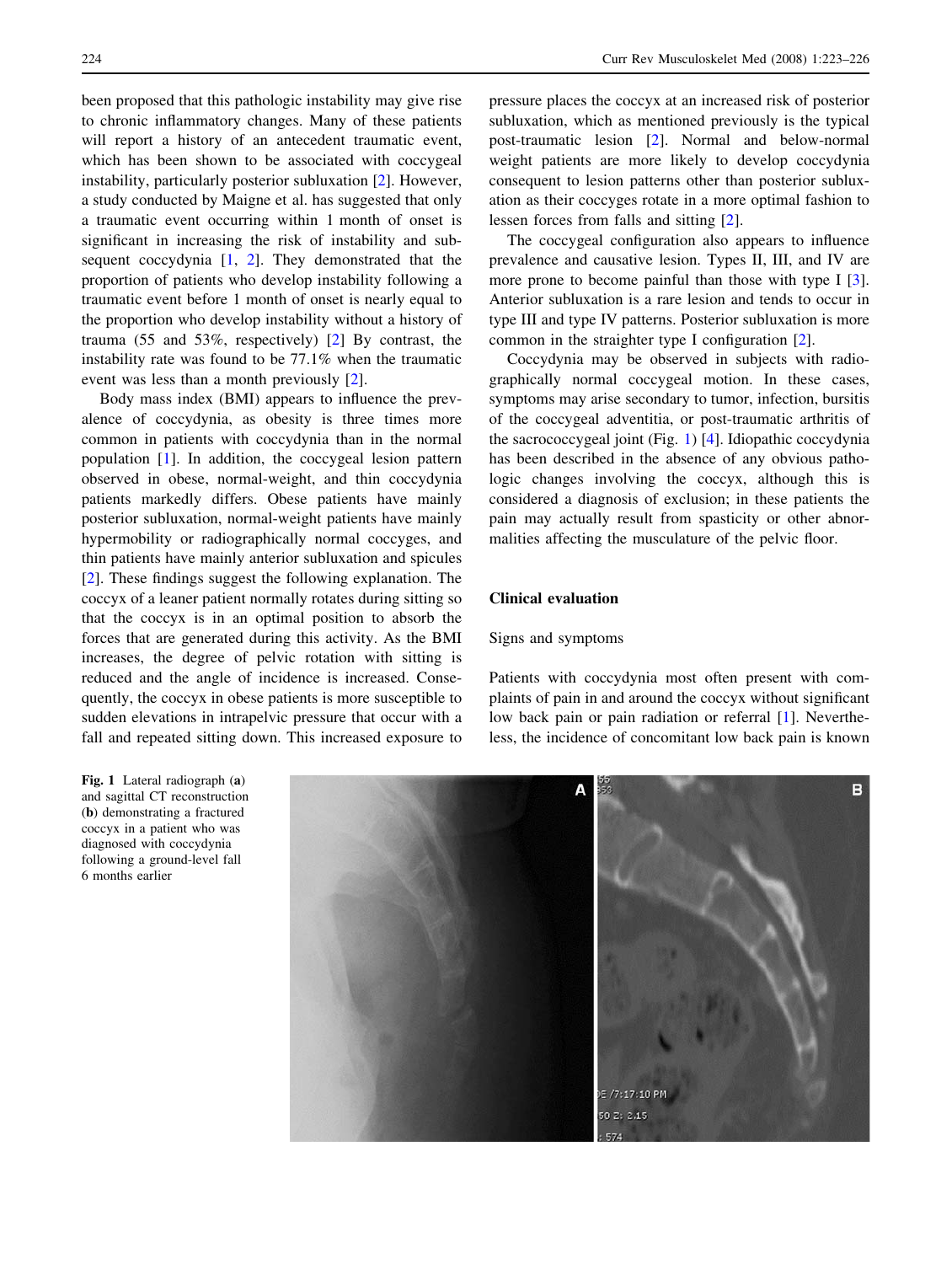to be higher in individuals with coccydynia compared to the general population, particularly those with certain anatomic variants such as a coccyx that is curved forward with an apex pointed caudally or straightforward [\[3](#page-3-0)]. Classically, this pain is associated with sitting and is exacerbated when rising from a seated position [[1\]](#page-3-0). Many patients will also feel a frequent need to defecate or pain with defecation [[1\]](#page-3-0). Others may report relief of their pain when they sit on their legs or on one buttock.

#### Physical exam

The soft tissues overlying the sacrococcygeal region should be inspected for the presence of pilonidal cysts, which represent potentially painful ingrowths of one or more hair follicles. Palpation of this region may often reveal localized tenderness and swelling. In addition, a mass may occasionally be palpated, such as representing a bone spicule or causative tumor. In most cases of coccydynia, rectal manipulation of the coccygeal segments or sacrococcygeal joint will elicit pain. A stool guaiac test for occult blood should be performed to assess for GI pathology.

### Diagnostic and imaging studies

Although coccydynia is a clinical diagnosis, imaging studies are valuable in evaluation and assessment. Singlepostition radiographs seldom demonstrate any definitive morphologic differences between normal individuals and patients with coccydynia; hence these views are not diagnositic [[3\]](#page-3-0). Dynamic radiographs obtained in both the sitting and standing positions may be more useful than static X-rays because they allow for measurement of the sagittal rotation of the pelvis and the coccygeal angle of incidence. A comparison of sitting and standing films will yield radiographic abnormalities in up to 70% of symptomatic coccydynia cases [\[1\]](#page-3-0). A coccyx normally pivots between 5 and  $25^{\circ}$  when the patient sits and returns to its original angle once the subject stands. In contrast, individuals with coccydynia frequently exhibit coccygeal displacement, immobility  $( $5^{\circ}$  motion) or hyper mobility$  $($ >25 $^{\circ}$  of motion) [\[1](#page-3-0)].

Advanced imaging modalities may be also be utilized to establish a diagnosis of coccydynia, although these techniques may not be as accurate as dynamic radiographs [\[1](#page-3-0)]. Magnetic resonance imaging (MRI) and technetium Tc-99m bone scans may demonstrate inflammation of the sacrococcygeal area indicative of coccygeal hypermobility [\[1](#page-3-0)]. Advanced imaging techniques can be used to exclude certain forms of underlying pathology such as chordoma. Provocative testing of the coccyx, such as pressing on the region with a blunted needle to elicit pain, and pain relief with the injection of local anesthetic under fluoroscopic guidance may also be useful in diagnosis as well [[1\]](#page-3-0).

# Nonoperative management

Nonsurgical strategies remain the gold standard treatment for coccydynia, consisting of medications such as nonsteroidal anti-inflammatory agents (NSAIDs) and other analgesics, reduced sitting, donut pillow use and other postural adjustments, and physical therapy [\[1](#page-3-0)]. Maigne and Chattelier [[5\]](#page-3-0) evaluated the efficacies of levator ani massage, levator ani stretching, and sacrococcygeal joint mobilization as the initial modalities for addressing coccydynia. In this investigation, the 6-month success rates were 29.2% for massage, 32% with stretching, and 16% following joint mobilization; collectively, the overall success rate observed with these conservative approaches was 25.7%. Individuals with normal coccygeal mobility responded best to these treatments (43% success rate) while those with an immobile coccyx exhibited the poorest clinical outcomes (16% success rate). Patients with hypermobility or subluxation demonstrated only moderate improvement of their symptoms (25 and 22.2%, respectively). A success rate comparison to the traditional initial standard treatment of simple unloading and use of NSAID medication was not made.

Aside from their diagnostic value, local injections into the region of the coccyx represent another therapeutic approach for managing coccydynia refractory to these other nonoperative techniques. Wray et al. [\[6](#page-3-0)] recommended administering a mixture of steroid (40 mg methylprednisone) and long-acting anesthetic (10 ml 0.25% bupivicane) which may be repeated if necessary. For patients with persistent symptoms, a third injection was performed in conjunction with coccygeal manipulation under general anesthetic. The manipulation was performed with the patient in the left lateral position, using the index finger per rectum and the thumb overlying the coccyx. The coccyx was repeatedly flexed and extended for approximately 1 min. The basis for this recommendation was the reported study success rates of 59% with injections alone and 85% for the combination of injections and manipulation. Although 21% of the patients receiving injections and 28% of those undergoing injections with concurrent manipulation experienced recurrent symptoms, many of the subjects in both groups were successfully managed with a prolonged course of therapy.

Fogel et al. [\[1](#page-3-0)] proposed the following therapeutic protocol for acute coccydynia (i.e., pain less than 2 months). The first line of treatment should include at least 8 weeks of rest, stool softeners, adjustments in sitting position, and NSAIDs. Acute coccydynia refractory to